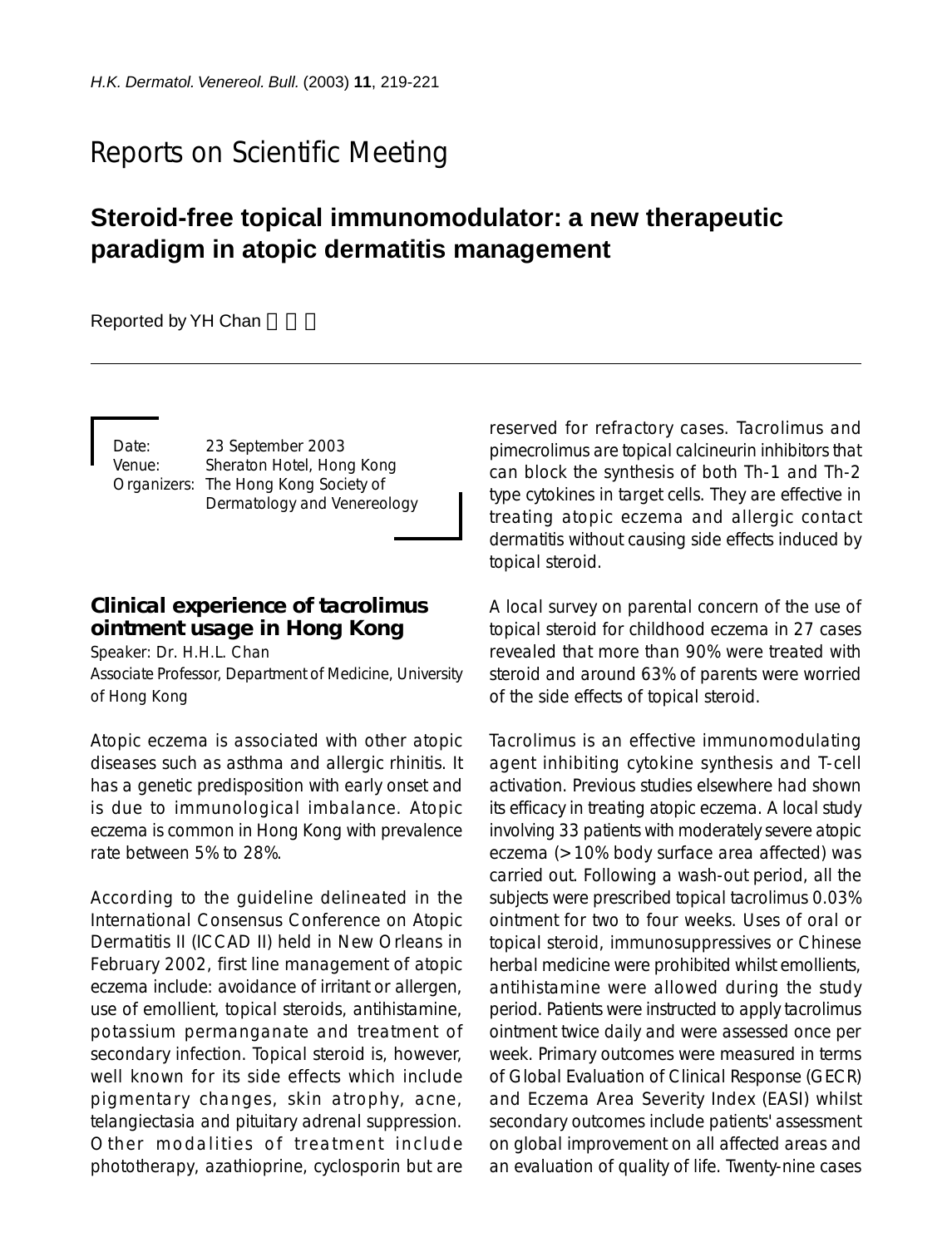completed the four-week therapy and four withdrew. It was found that more than 65% had moderate to excellent improvement on GECR at one week and this effect was sustained till the end of the four-week therapy. A few achieved complete clearance by four weeks. A significant reduction (more than half) in EASI was also observed. For the patients' assessment of treatment effects, more than 60% felt better at one week.

In conclusion, 0.03% tacrolimus ointment is effective and well tolerated by local children with atopic eczema. Intermittent use of topical steroid to control acute flares, with long-term maintenance therapy with topical calcineurin inhibitors is recommended as treatment strategy.

#### *Learning points:*

*Tacrolimus ointment is a topical immunomodulator that functions by inhibiting calcineurin. A local study in Hong Kong showed that it is effective and well tolerated in children with atopic eczema.*

### **Tacrolimus ointment: disease control in atopic dermatitis may become reality**

Speaker: Dr. S. Reitamo

Specialist in Dermatology, Department of Dermatology and Venereology, Helsinki University Central Hospital, Finland

Atopic eczema is a common skin disease especially in children. Topical steroid has long been the first line treatment for this skin disorder. Topical immunomodulators such as tacrolimus and pimecrolimus are relatively new therapeutic agents used for atopic eczema. They bind to the FK binding protein (FKBP) that in turn inhibits calcineurin. This inhibits the dephosphorylation of Nuclear Factors of Activated T-cells protein (NF-ATp) and subsequently decreased intra-nuclear transfer of dephosphorylated NF-ATp. The result is a decrease in interleukin-2 production. They also inhibit the cytokine release from T-cells such as interleukin-4, mast cells and eosinophils. Tacrolimus has a higher affinity for FKBP when compared with pimecrolimus and it is available in ointment form whilst pimecrolimus has cream preparation only. Tacrolimus is, therefore, expected to have a higher efficacy.

The treatment effect of tacrolimus is dependent on the severity of atopic eczema. Previous studies indicated that topical tacrolimus was effective in moderate to severe eczema but whether it should be regarded as first line or second line therapy for atopic eczema had not yet been determined.

In a one year comparative trial on the efficacy of pimecrolimus 1% cream versus corticosteroid (Triamcinolone acetonide 0.1% for trunk and limbs plus hydrocortisone acetate 1% for face) in the treatment of moderate to severe atopic eczema, pimecrolimus was found to be less effective than topical steroid. In another multi-centre randomised double blind study comparing the efficacy of tacrolimus ointment versus corticosteroid in the treatment of atopic eczema, topical tacrolimus was found to be more effective (more than 70% clearance achieved after twelve weeks' therapy) than topical steroid (50% clearance achieved after twelve weeks' therapy).

Topical tacrolimus, even at 0.1% has negligible systemic absorption. In a study of the pharmacokinetic profile of topical tacrolimus in patients with atopic eczema, all had blood tacrolimus level less than 5 ng/mL during therapy and tacrolimus was undetectable in more than 80% of them.

Topical tacrolimus, however, may cause a burning sensation at sites of application and this undesirable effect seems to correlate with the severity of eczema. Localised flushing at sites of tacrolimus application after alcohol consumption was reported by one of the speaker's patient.